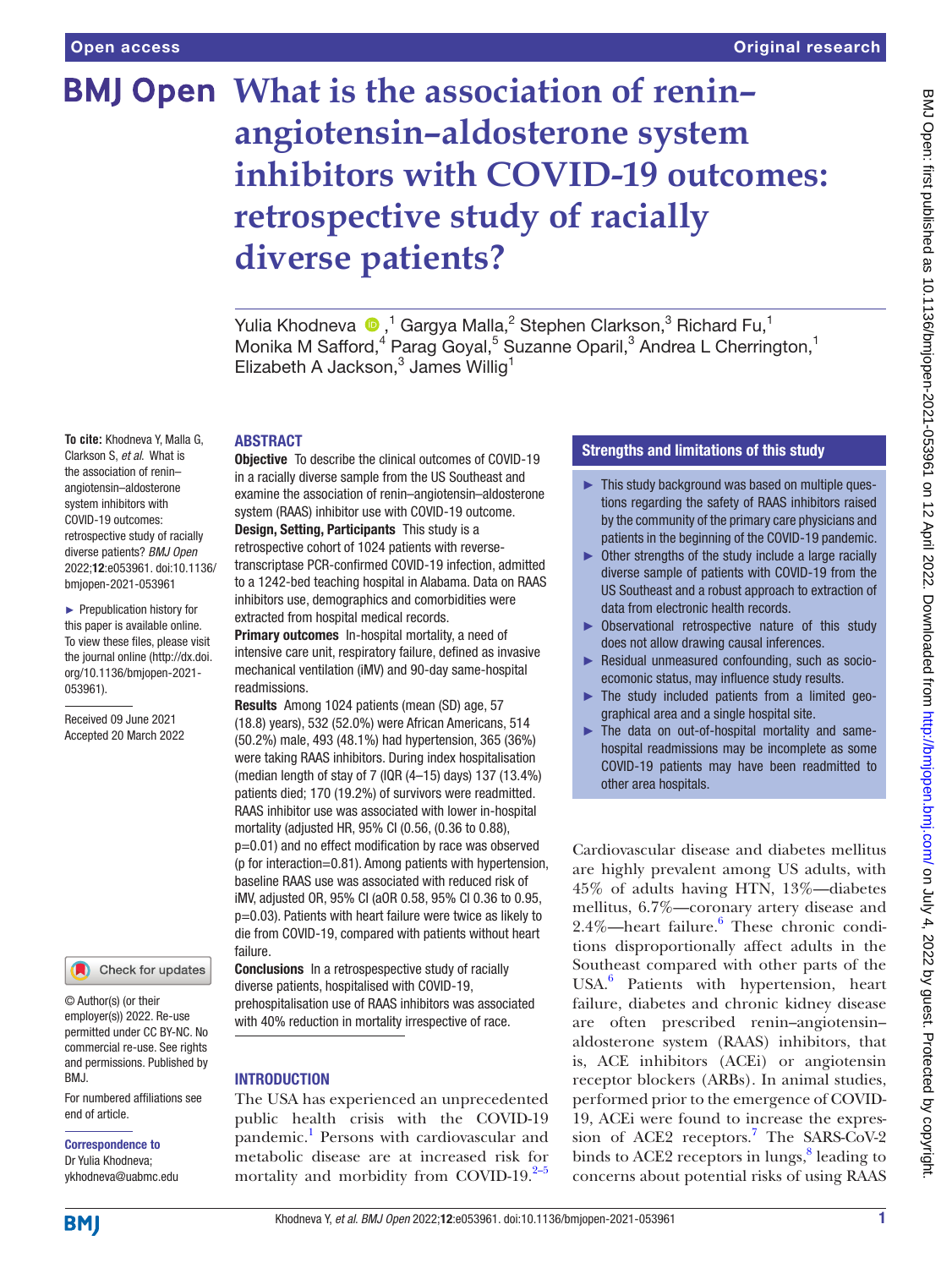inhibitors in the setting of COVID-19. While subsequent studies have demonstrated the safety of RAAS inhibitor use among persons with COVID-19 and indication for RAAS use, $9-11$  the association of RAAS inhibitor use with hospital readmission after the index COVID-19 admission is not well described.

Most of reports $12$  describing the associations of preexisting use of RAAS inhibitors with COVID-19 outcomes were obtained in White or Asian, not African American populations. Compared with Whites, African Americans have a high incidence of adverse effects of RAAS inhibitors[.13](#page-8-7) Disproportionally affected by multiple health disparities, African Americans have also been shown to have an increased risk of severe COVID-19, requiring hospitalisation.<sup>14</sup> Persons of African descent were also at higher risk of contracting COVID-19 in the largest to date cohort study of the COVID-19 susceptibility in England.<sup>15</sup>

To better understand the association of baseline RAAS inhibitor use with outcomes of COVID-19 hospitalisation, we assembled an observational retrospective cohort of racially diverse hospitalised patients with laboratoryconfirmed COVID-19 in Alabama. We examined whether baseline RAAS inhibitor use was associated with COVID-19 health outcomes, including (1) in-hospital mortality, (2) need for intensive care unit (ICU) admission (3) acute respiratory failure requiring invasive mechanical ventilation (iMV) and (4) same-hospital readmission for any cause among survivors of the COVID-19 index hospitalisation. We also assessed whether the association between RAAS inhibitor use and mortality differed by race.

#### **METHODS**

#### Study participants and procedures

This observational retrospective cohort study included 1024 adult (age 18 and above) patients hospitalised with confirmed COVID-19 between 1 March 2016 and 16 September 2020 at the University of Alabama at Birmingham (UAB) teaching hospital in Birmingham, Alabama. The first cases of the COVID-19 were detected in Birmingham beginning on 1 March 2020. The cases increased very slowly over the spring of 2020, with a sharp surge 10–14 days after 4 July 2020. After the initial surge, COVID-19 cases declined slightly in August 2020, but then started to rise, achieving an spike in December–January 2021 (data not included in this report). The UAB ICU neared but did not exceed capacity. During the first surge of COVID-19 cases in July 2020, UAB Hospital implemented a delayed intubation strategy, favouring treating COVID-19 respiratory failure with supplemental oxygen, delivered via high flow nasal cannula. Therefore, all analyses of respiratory failure were adjusted for the time of the index admission for COVID-19 (before vs after 15 July 2020).

COVID-19 cases were confirmed by reverse-transcriptase PCR (rt-PCR). We extracted patient data electronically from our institution's Electronic Health Record (EHR; Cerner) data warehouse (i2B2) supplemented by manual

chart review. Data were prepared for analyses by the COVID-19 Core data Extraction/Transformation team using Oracle SQL developer (V.11.2). For each of the patients with laboratory-confirmed COVID-19, encounter data for the index admission were obtained, including admission date, date of the earliest positive rt-PCR for COVID-19 and death or discharge date. The admission/ discharge dates for all subsequent outpatient and inpatient encounters and dates of death after the index hospitalisation were also electronically extracted. For each of the hospital readmissions (n=172) a manual chart review was conducted to confirm admission/discharge dates. For each of the deaths (n=16) that occurred after index hospitalisation we conducted manual chart review for confirmation. From the initial sample of 1029 patients, we excluded 5 patients with missing index admission dates or missing dates of birth.

## Patient and public involvement

No patients involved.

## Outcomes and main exposure

Study outcomes included in-hospital COVID-19-related mortality, need for the ICU admission, respiratory failure defined by a need for iMV, and same-hospital readmission for any cause after the index hospitalisation. Data on RAAS inhibitors included use of ACEis and ARBs prior to the index COVID-19 hospitalisation, and were derived from the index admission medication reconciliation data in the EHR. If patients were taking a combination medicine that included an ACEi or ARB as one of the components, they were classified as having been prescribed ACEi/ARB in the analysis.

# **Covariates**

Covariates were selected on the basis of the risk factors for severe COVID-19 infection identified by the Centers for Disease Control and Prevention and previous reports on COVID-19 morbidity and mortality.<sup>16-19</sup> Patient sociodemographic characteristics included age at the index admission (calculated, using birth and admission dates) and self-reported race, sex, marital status and cigarette smoking status. We created age categories as follows: 18–40, 41–64, 65–74 and 75 years and older. Body mass index (BMI) was calculated using height and weight obtained most recently prior to the index COVID-19 admission. BMI categories included: 'underweight' is less than 18.5 kg/m<sup>2</sup>, 'normal weight' 18.5–24.9 kg/m<sup>2</sup>, 'overweight'  $25-29.9$  kg/m<sup>2</sup> and 'obese' 30 kg/m2,and above. We obtained data on comorbidities, including hypertension, coronary artery disease, diabetes, chronic obstructive pulmonary disease, heart failure, chronic kidney disease, HIV, sickle cell disease and history of solid organ transplant using corresponding, Intenational Classification of Diseases, The Tenth Revision (ICD-10) codes.

# Statistical analysis

Patients with COVID-19 who were prescribed RAAS inhibitors at baseline were compared with those who were not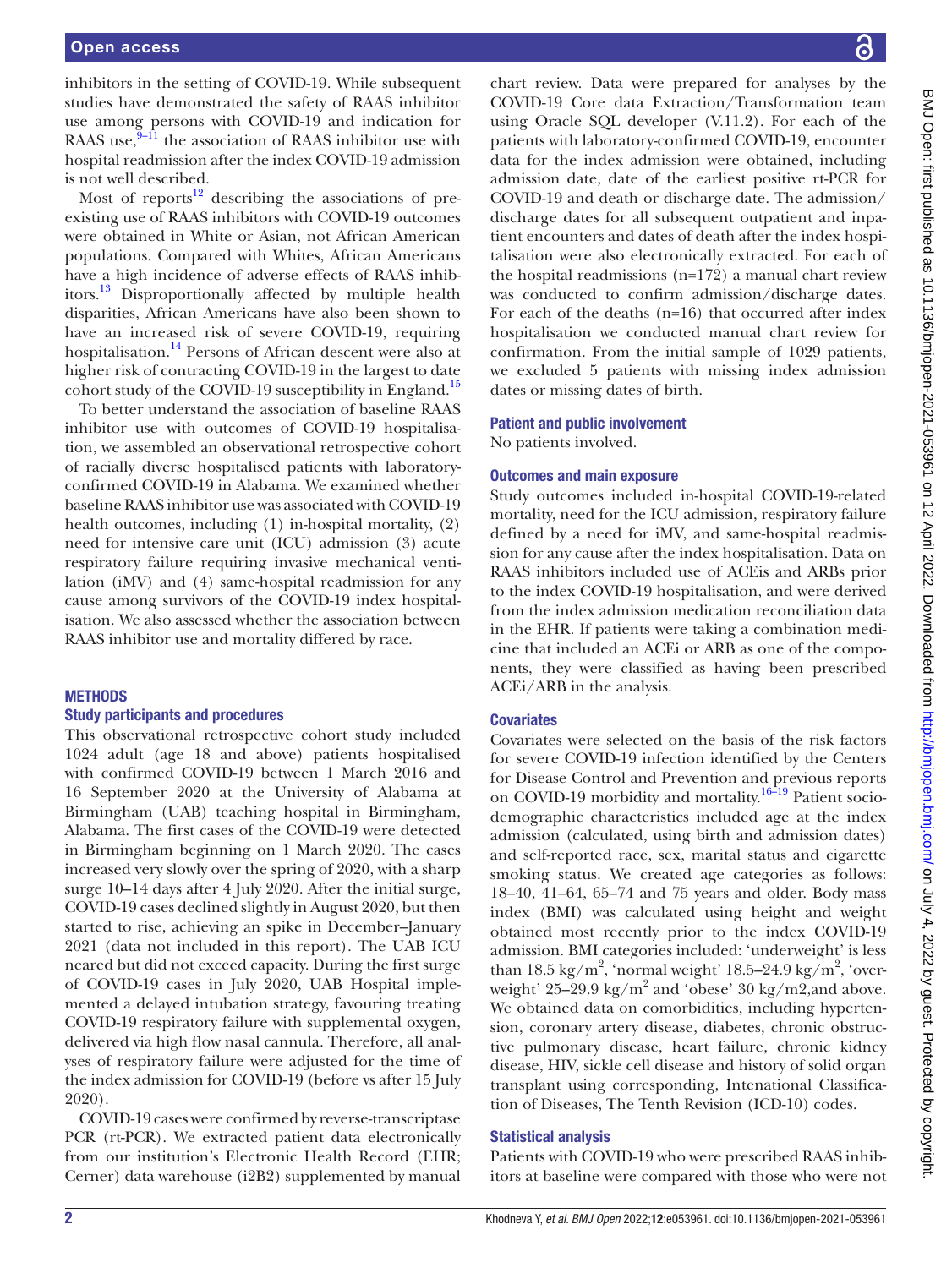prescribed RAAS inhibitors using two-sided t-tests for continuous variables and  $\chi^2$  tests for categorical variables. We examined the association of RAAS inhibitor use with study outcomes in three different samples: (1) overall sample, (2) patients with any indication for RAAS inhibitor use, such as hypertension, diabetes, chronic kidney disease, coronary artery disease or heart failure and (3) patients with hypertension. Outcomes were assessed with unadjusted and multivariable models. To examine the association of in-hospital mortality from COVID-19 with baseline RAAS inhibitor use we constructed Cox proportional hazards regression models adjusted for age, sex, race, marital status, smoking, BMI and medical conditions. We created an interaction term between RAAS use and race to test for effect modification by race in the fully adjusted models of COVID-19 in-hospital mortality. The need for ICU and the presence of respiratory failure were examined separately in logistic regression models, with adjustment for the same patient characteristics and for the time of admission (before vs after 15 July 2020).

We examined the charts of the survivors of the index COVID-19 admission postdischarge for a same-hospital readmission for any cause using medical records. The EHR data were abstracted for any subsequent in-hospital and outpatient encounter after the index hospitalisation and UAB hospital readmission dates were extracted. The time to readmission was calculated using index discharge data and readmission date. To examine the association between baseline RAAS use and readmissions, we used the Fine and Gray model to account for competing risk of death in the post-discharge period that was adjusted for the same patient characteristics. The proportionality assumption was tested and satisfied in the Cox proportion hazards models. All statistical analyses were performed in SAS software (SAS Institute) V.9.4,

# RESULTS

Among 1024 patients, admitted to UAB hospital with COVID-19 (mean (SD) age, 57 (18.8) years), 532 (52%) were African American, 514 (50 %) were male, 493 (48 %) had hypertension, 323 (32 %) had heart failure, 487 (48 %) were obese, 210 (20.5%) had diabetes and 98 (11  $\%$ ) were current smokers [\(table](#page-3-0) 1). There were 365 (36 $\%$ ) patients taking RAAS inhibitors at baseline. Patients with baseline RAAS use were older, more likely to be African American, and had more comorbidities.

The median length of stay (LOS) for the index COVID-19 hospitalisation was 7 days, (IQR 4–15 days). Maximum LOS was 175 days. Sixty per cent of included COVID-19 cases were admitted after the initial surge in Birmingham, between 15 July 2020 and 16 September 2020. During the index hospitalisation, 137 (13.4%) patients died. Additionally, 16 (1.8%) patients died from any cause postdischarge, either during a hospital readmission or out of the hospital. Cumulative all-cause mortality included 153 (14.9%) deaths. At the time of the cohort assembly on 16 September 2020, 23 patients

remained in the hospital. During the index hospitalisation 466 (45.5%) patients required ICU care, and 276 (27%) persons required iMV. The proportion of patients who were intubated was higher in the early period, before 15 July, compared with the period of after 15 July 2020, when placing the patient with respiratory failure on high flow nasal canula became a preferred treatment strategy: 201 (32.4%) vs 75 (18.6), p<0.001.

#### In-hospital COVID-19 mortality and RAAS use

The median time to death was 13 days (IQR 6–20 days). In the overall study sample, baseline RAAS inhibitor use was associated with significantly reduced risk of in-hospital mortality (adjusted HR (aHR) 0.56, 95% CI 0.36 to 0.88), p=0.01, after adjustment for all covariates) [\(figure](#page-4-0) 1). A similar protective effect of RAAS inhibitor use on mortality was observed among patients with any indication for RAAS inhibitor use (aHR (95% CI) for RAAS inhibitor use 0.59, 95% CI 0.37 to 0.94, p=0.03) and among patients with hypertension (aHR for RAAS use 0.54, 95% CI 0.33 to 0.90, p=0.02). We did not observe effect modification by race in the overall sample. The RAAS inhibitor use\*race interaction term had associated p=0.81. Compared with Whites, African American race was not associated with in-hospital mortality from COVID-19 in the adjusted model (aHR 0.88, 95% CI 0.60 to 1.29, p for trend 0.55) [\(table](#page-5-0) 2). Other factors associated with increased cumulative mortality in our sample included age 65–74 years (aHR 3.67 (95% CI 1.85 to 7.31)), age 75 years and older (aHR 4.89 (95% CI 2.36 to 10.14)), obesity (aHR 2.10 (95% CI 1.34 to 3.29)) and pre-existing heart failure (aHR 1.88 (95% CI 1.20 to 2.94)) [\(table](#page-5-0) 2).

#### COVID-19 in-hospital events and RAAS inhibitor use

RAAS inhibitor use was not associated with the need for ICU in all analyses ([figure](#page-6-0) 2.) In the overall patient sample, RAAS use was not associated with iMV, aOR 0.71 (95% CI 0.48 to 1.06) ([figure](#page-7-0) 3). In contrast, among patients with hypertension, baseline RAAS inhibitor use was significantly associated with reduced odds of iMV after adjustment for covariates (aOR 0.58 (95% CI 0.36 to 0.95), p=0.03). African Americans admitted with COVID-19 were more likely to have respiratory failure, requiring iMV: aOR 1.58 (95% CI 1.01 to 2.31), p=0.02. Other factors associated with the increased risk of iMV for the COVID-19-related respiratory failure included current cigarette smoking (aOR 1.80 (95% CI 1.08 to 3.02), p=0.03), pre-existing heart failure (aOR 2.32 (95% CI 1.45 to 3.71),  $p<0.001$  and being admitted to UAB before 15 July 2020 (aOR 1.97 (95% CI 1.39 to 2.79), p<0.0010.

## Same-hospital 90-day readmissions among COVID-19 survivors

Over a median follow-up of 51 (IQR 28–82) days, 170 (19.2%) of 887 discharged patients were readmitted to the same hospital for any cause [\(table](#page-3-0) 1). Among those who were rehospitalised, the median time to readmission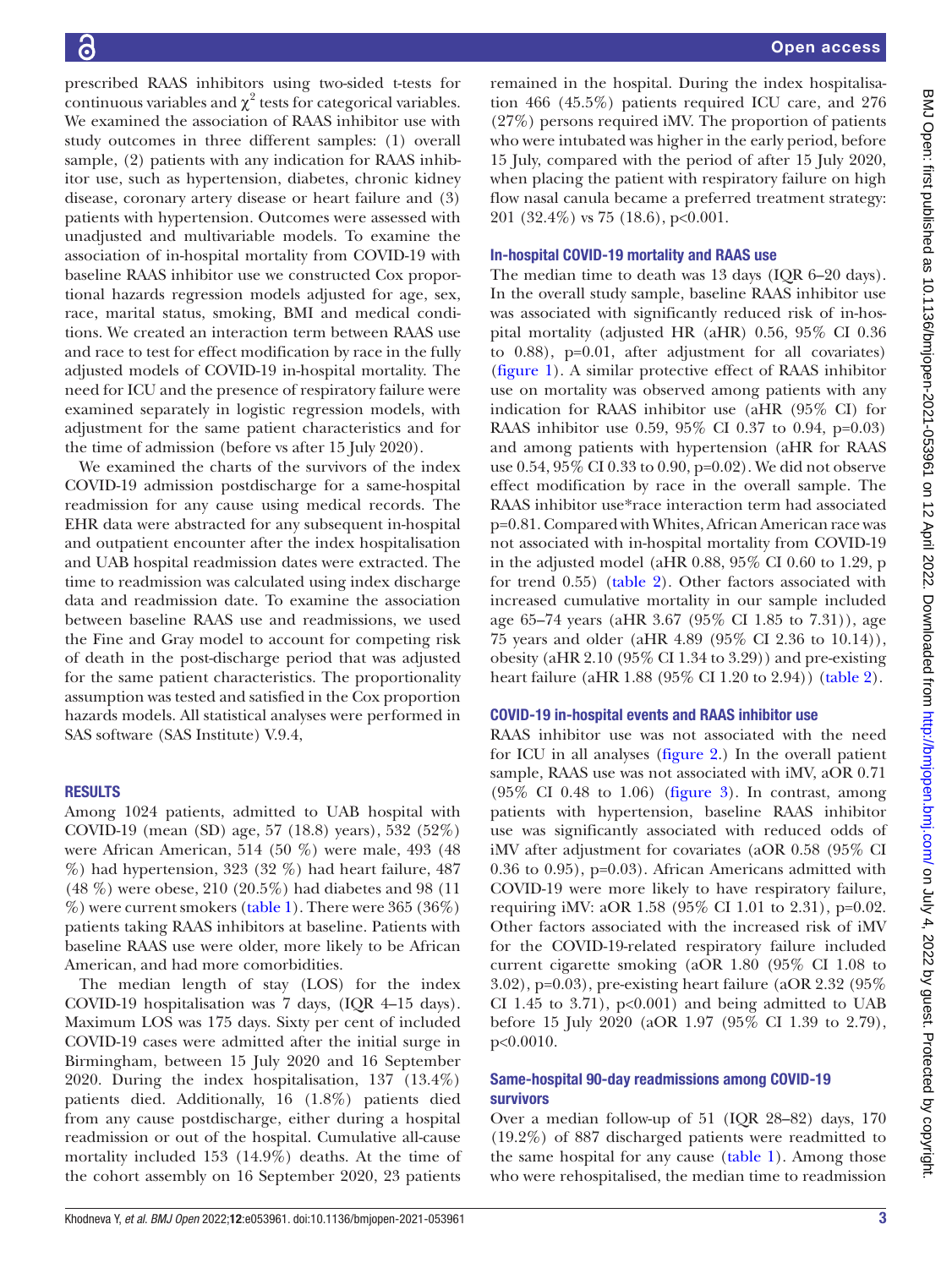I

I

ı

| 2020                                                                           |                               |                              |               |         |
|--------------------------------------------------------------------------------|-------------------------------|------------------------------|---------------|---------|
|                                                                                | Overall sample,<br>$n = 1024$ | No ACEi/ARB Use, n=659 n=365 | ACEI/ARB use, | P value |
|                                                                                | n, (%)                        | n, (%)                       | n, (%)        |         |
| Sociodemographics                                                              |                               |                              |               |         |
| Age, mean, SD, years                                                           | 57.0 (18.8)                   | 53.3 (19.7)                  | 63.7 (14.9)   | < 0.001 |
| Age, categories, years                                                         |                               |                              |               | < 0.001 |
| $18 - 40$                                                                      | 241 (23.5)                    | 211 (32.0)                   | 30(8.2)       |         |
| $41 - 64$                                                                      | 395 (38.6)                    | 234 (35.5)                   | 161(44.1)     |         |
| $65 - 74$                                                                      | 202 (19.7)                    | 110 (16.7)                   | 92 (25.2)     |         |
| 75 and older                                                                   | 186 (18.2)                    | 104 (15.8)                   | 82 (22.5)     |         |
| Race                                                                           |                               |                              |               | < 0.001 |
| White                                                                          | 384 (37.5)                    | 254 (38.5)                   | 130 (35.6)    |         |
| African American                                                               | 532 (52.0)                    | 318 (48.3)                   | 214 (58.6)    |         |
| Hispanic or Latino                                                             | 63 (6.2)                      | 57 (8.6)                     | 6(1.6)        |         |
| Other                                                                          | 20(2.0)                       | 12(1.8)                      | 8(2.2)        |         |
| Declined to report                                                             | 25(2.4)                       | 18(2.7)                      | 7(1.9)        |         |
| Male                                                                           | 514 (50.2)                    | 319 (48.4)                   | 195 (53.4)    | 0.12    |
| <b>Married</b>                                                                 | 414 (40.4)                    | 270 (41.0)                   | 144 (39.5)    | 0.64    |
| Smoking status                                                                 |                               |                              |               | 0.09    |
| <b>Never</b>                                                                   | 533 (59.6)                    | 344 (62.3)                   | 189 (55.1)    |         |
| Current                                                                        | 98 (10.9)                     | 58 (10.5)                    | 40 (11.7)     |         |
| Former                                                                         | 264 (29.5)                    | 150 (27.2)                   | 114 (33.2)    |         |
| Comorbidities                                                                  |                               |                              |               |         |
| Body mass index (BMI), kg/m <sup>2</sup>                                       |                               |                              |               | 0.24    |
| Underweight, BMI <18.5                                                         | 27(2.7)                       | 16(2.5)                      | 11(3.1)       |         |
| Normal Weight, BMI=18.5-24                                                     | 227(22.5)                     | 159 (24.5)                   | 68 (18.9)     |         |
| Overweight, BMI=25-30                                                          | 268 (26.6)                    | 168 (25.8)                   | 100 (27.9)    |         |
| Obese, BMI=30 and above                                                        | 487 (48.3)                    | 307 (47.2)                   | 180 (50.1)    |         |
| Hypertension                                                                   | 493 (48.1)                    | 204 (31.0)                   | 289 (79.2)    | < 0.001 |
| Coronary artery disease                                                        | 340 (33.2)                    | 149 (22.6)                   | 191 (52.3)    | < 0.001 |
| <b>Diabetes</b>                                                                | 210 (20.5)                    | 71 (10.8)                    | 139 (38.1)    | < 0.001 |
| <b>COPD</b>                                                                    | 138 (13.5)                    | 52(7.9)                      | 86 (23.6)     | < 0.001 |
| Heart failure                                                                  | 323 (31.5)                    | 131 (19.9)                   | 192 (52.6)    | < 0.001 |
| Chronic kidney disease                                                         | 325 (31.7)                    | 139(21.1)                    | 186 (51.0)    | < 0.001 |
| <b>HIV positive status</b>                                                     | 75(7.3)                       | 24(3.6)                      | 51 (14.0)     | < 0.001 |
| Sickle cell disease                                                            | 10(1.0)                       | 7(1.1)                       | 3(0.8)        | 0.71    |
| Recipient of solid-organ transplant                                            | 40 (3.9)                      | 16 (2.4)                     | 24 (6.6)      | 0.001   |
| In-hospital events                                                             |                               |                              |               |         |
| Admission after 15 July 2020                                                   | 621 (60.6)                    | 398 (60.4)                   | 223(61.1)     | 0.83    |
| Required intensive care unit                                                   | 466 (45.5)                    | 287 (43.6)                   | 179 (49.0)    | 0.09    |
| Invasive mechanical ventilation                                                | 276 (27.0)                    | 179 (27.2)                   | 97 (26.6)     | 0.84    |
| In-hospital death                                                              | 137 (13.4)                    | 96 (14.6)                    | 41 (11.2)     | 0.13    |
| Postdischarge events among the survivors of the index<br>admission             | n=877                         | $n = 563$                    | $n = 324$     |         |
| All-cause same-hospital readmission (during 1 March<br>2020-16 September 2020) | 170 (19.2)                    | 97 (16.7)                    | 76 (23.5)     | 0.01    |
| Death from any cause after index admission                                     | 16(1.8)                       | 9(1.0)                       | 7(2.2)        | 0.54    |
| Cumulative mortality (death during 1 March 2020-16<br>September 2020)          | 153 (14.9)                    | 105(15.9)                    | 48 (13.2)     | 0.23    |

<span id="page-3-0"></span>Table 1 Characteristics of patients, admitted to UAB hospital with COVID-19, between 1 March 2020 and 16 September

ACEi, ACE inhibitor; ARB, angiotensin receptor blocker; COPD, chronic obstructive pulmonary disease; SBP, systolic blood pressure; UAB, University of Alabama at Birmingham .

F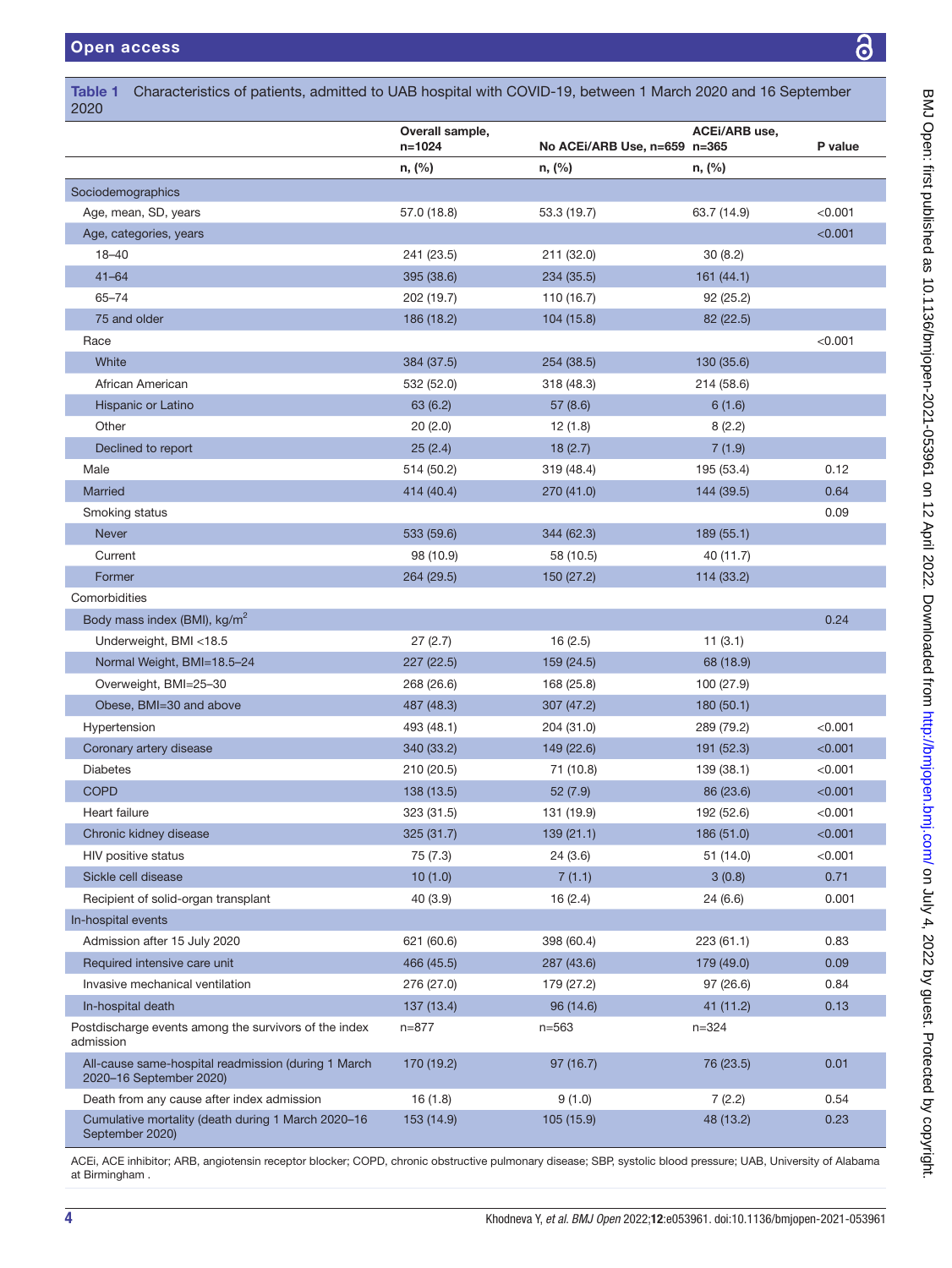



<span id="page-4-0"></span>Figure 1 COVID-19 in-hospital mortality, HR, 95% CIs for ACE inhibitors/angiotensin receptor blocker (ACEi/ARB) use. Figure 1 presents crude and adjusted HRs and 95% CIs for in-hospital COVID-19 mortality. Indications for ACEi/ARB use included HTN, chronic kidney disease, coronary artery disease, diabetes and heart failure. Overall model adjusts for age, race, sex, marital status, smoking, BMI categories and medical conditions: HTN, chronic kidney disease, coronary artery disease, diabetes, heart failure, HIV, COPD, history of solid organ transplant. among those with indication for RAAS inhibitor, model adjusts for age, race, sex, marital status, smoking, BMI categories, and medical conditions: HIV, COPD, history of solid organ transplant. Among those with HTN, model adjusts for age, race, sex, marital status, smoking, BMI categories and medical conditions: chronic kidney disease, coronary artery disease, diabetes, heart failure, HIV, COPD, history of solid organ transplant. Abbreviations: BMI, body mass index; COPD, chronic obstructive pulmonary disease; HTN, hypertension, RAAS, renin– angiotensin–aldosterone system.

following the index discharge was 10 days (IQR 4–29 days). The proportion of persons with same-hospital readmission among those with baseline RAAS inhibitor use was 23.5%, compared with 16.7% among those who were not prescribed RAAS inhibitors (p=0.01) ([table](#page-3-0) 1). In the fully adjusted Cox proportional models, accounting for death as a competing risk, baseline RAAS agent use was not associated with readmissions [\(table](#page-8-8) 3). Compared with white patients, patients of the Hispanic/Latino/ Asian or other race/ethnicity were less likely to be readmitted (aHR 0.42, 95% CI 0.20 to 0.90). African American race was not statistically significantly associated with hospital readmission (aHR 1.11, 95% CI 0.78 to 1.60). Among the chronic medical conditions only diabetes was significantly associated with higher risk for same-hospital

readmission after the index COVID-19 admission (aHR 1.56, 95% CI 1.02 to 2.94).

# **DISCUSSION**

This study presents data from 1024 patients with COVID-19 admitted to a teaching hospital in Alabama. Results of this study support the safety of maintaining patients with chronic conditions on ACEis and ARBs during the COVID-19 pandemic and expands previous reports by demonstrating the protective effect of the ACEis/ARBs from mortality in a racially diverse sample of patients with COVID-19. Among patients with hypertension, the use of ACEis/ARsB prior to contracting COVID-19 was associated with a reduction in the likelihood of endotracheal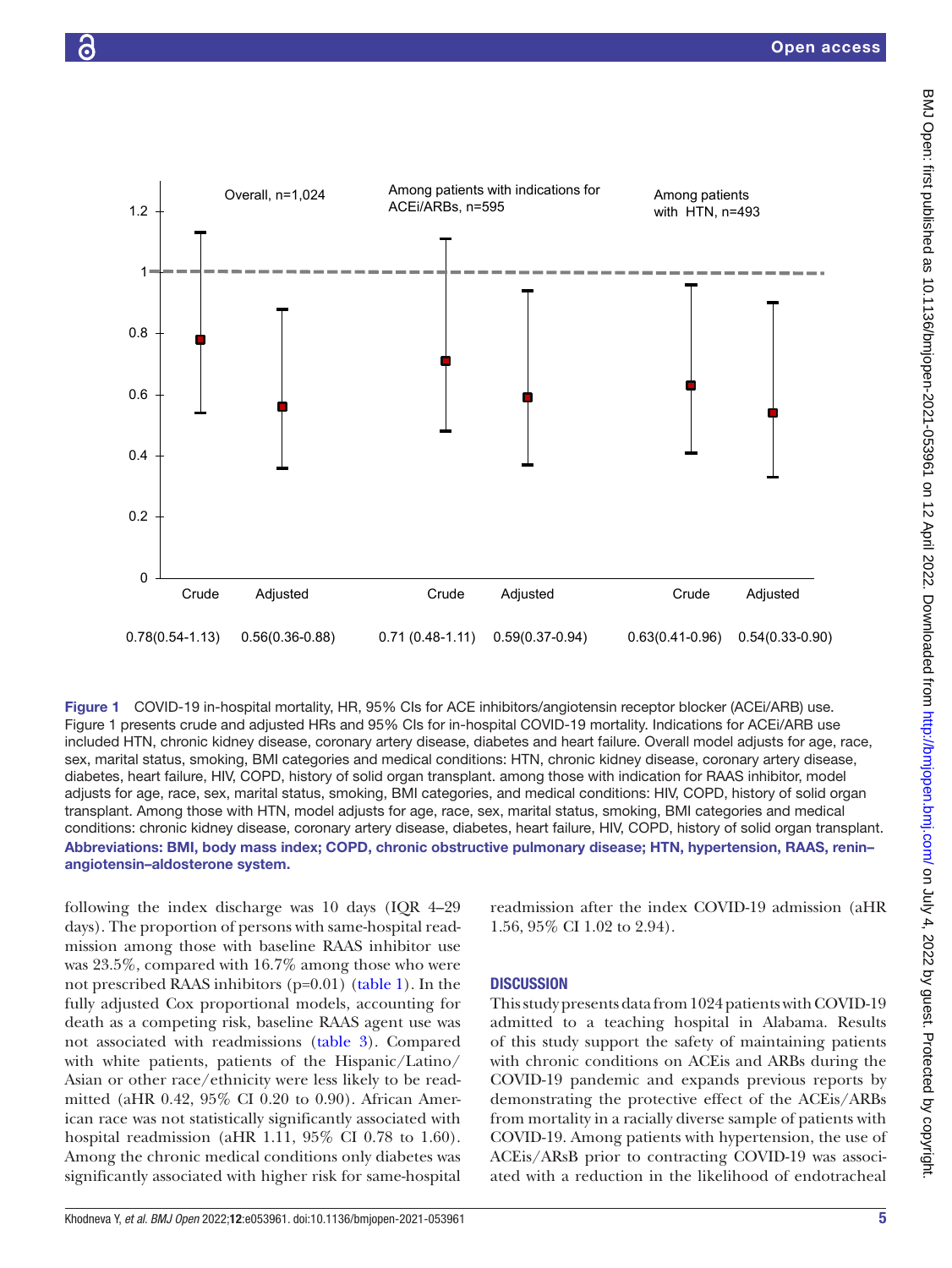<span id="page-5-0"></span>Table 2 Factors, associated with in-hospital mortality among patients with COVID-19, admitted to UAB Hospital, between 1 March 2020 and 16 September 2020

|                                        | aHR  | 95% CI |       | P value |
|----------------------------------------|------|--------|-------|---------|
| <b>ACEi/ARB</b> use                    | 0.56 | 0.36   | 0.88  | 0.01    |
| Age, years                             |      |        |       | < 0.001 |
| $18 - 40$                              | ref  |        |       |         |
| $40 - 64$                              | 1.69 | 0.82   | 3.52  |         |
| $65 - 74$                              | 4.07 | 2.10   | 9.24  |         |
| 75 and older                           | 5.53 | 2.52   | 12.14 |         |
| Race:                                  |      |        |       | 0.55    |
| African<br>American                    | 0.88 | 0.60   | 1.29  |         |
| Hispanic/Latino/ 0.68<br>Asian/other   |      | 0.32   | 1.45  |         |
| White                                  | ref  |        |       |         |
| Male                                   | 1.43 | 0.97   | 2.10  | 0.07    |
| Married                                | 0.91 | 0.63   | 1.34  | 0.64    |
| <b>Current smoker</b>                  | 1.04 | 0.51   | 2.14  | 0.91    |
| Body mass index,<br>$kg/m2$ :          |      |        |       | 0.001   |
| < 18.5                                 | 1.91 | 0.63   | 5.79  |         |
| $18.5 - 24$                            | ref  |        |       |         |
| $25 - 29$                              | 1.39 | 0.81   | 2.37  |         |
| 30 and above                           | 2.50 | 1.54   | 4.06  |         |
| Hypertension                           | 0.91 | 0.52   | 1.57  | 0.73    |
| Coronary artery<br>disease             | 0.78 | 0.57   | 1.20  | 0.26    |
| Chronic kidney<br>disease              | 0.87 | 0.54   | 1.38  | 0.54    |
| Heart failure                          | 1.96 | 1.21   | 3.15  | 0.006   |
| <b>Diabetes</b>                        | 1.07 | 0.62   | 1.84  | 0.98    |
| <b>COPD</b>                            | 1.07 | 0.58   | 1.95  | 0.84    |
| <b>HIV</b>                             | 1.51 | 0.76   | 3.03  | 0.23    |
| Solid-organ<br>transplant<br>recipient | 1.56 | 0.61   | 3.96  | 0.35    |

Multivariable-adjusted Cox proportional hazards regression model. ACEi, ACE inhibitor; aHR, adjusted HR; ARB, angiotensin receptor blocker; COPD, chronic obstructive pulmonary disease.

intubation by nearly 40%. Further, ACEi/ARB use was not associated with greater need for ICU-level care or with an increase in the same-hospital readmissions.

Baseline use of ACEi/ARB was associated with 40% lower in-hospital mortality in patients with COVID-19, after controlling for potential confounders such as age, sex, race, obesity, smoking and chronic medical conditions. These results were similar in the sample of patients who had any indication for RAAS inhibitors, and in patients with hypertension. Previous research has shown no association between the use of RAAS inhibitors and

susceptibility to COVID-19, $20$  and has demonstrated the safety of continuing these medications during the pandemic.<sup>10 11 21</sup> Similary to our results, in 1.4 million patients with hypertension, heart failure, diabetes, kidney disease or ischaemic heart disease registered in the Swedish National Patient Registry, ACEi/ARB use was associated with a reduced mortality in COVID-19 cases (aHR 0.89, 95% CI (0.82 to 0.96)).<sup>[22](#page-9-4)</sup> Our study expands on previous findings by demonstrating both safety and reduction in COVID-19-related mortality associated with RAAS inhibitor use in a racially diverse sample where 50% of patients were African American. Potential mechanisms of protective effects of ACEi/ARB in COVID-19 are not well understood. One of the potential explanations of the decreased mortality among patients on ACEi/ARB medications prior to COVID-19 is that patients' chronic conditions were better controlled before the infection, which, in turn, reduced complications of COVID-19. Another body of research suggests that prolonged RAAS use may, in fact, downregulate ACE2 receptor expression, limit inflammation and reduce lung injury in COVID-19.[23–25](#page-9-5) Unfortunately, the design of our study does not allow us to prove or disapprove this hypothesis.

Half of the patients hospitalised with the COVID-19 infection in our sample were African American, whereas the proportion of African Americans in Alabama is only 26.7%. This finding highlights the racial disparity in the COVID-19 pandemic, in which a higher proportion of African Americans developed severe COVID-19 infection, requiring hospitalisation, $26$  compared with Whites. African Americans were also more likely to require iMV in our study. However, similar to other studies of COVID-19 outcomes in the  $US<sub>1</sub><sup>27</sup>$  race was not an independent predictor of death or hospital readmission in our study.

Our findings confirm previous observations that advanced age, obesity, and comorbidities are associ-ated with death from COVID-19.<sup>[16 28](#page-9-2)</sup> Importantly, more than 30% of our patient sample admitted with severe COVID-19 had pre-existing heart failure, a rate almost 10 times higher than the prevalence of heart failure in the general population. Heart failure was the only chronic condition, in addition to age and obesity in our sample, that was independently associated with increased in-hospital mortality from complications related to COVID-19. Patients with heart failure were also at increased risk of developing respiratory failure, requiring iMV. These represent a particularly vulnerable group requiring special attention from healthcare to reduce mortality and morbidity from the COVID-19.<sup>[29 30](#page-9-8)</sup>

The rate of same-hospital readmissions among COVID-19 survivors was 19%, similar to that in a recent study of the patients with COVID-19, treated in the Veterans Affairs hospital system $31$  but higher, than in other reports estimating that only  $3\%-10\%$  of patients were rehospitalised after the index COVID-19 admission.<sup>32 33</sup> The high rates of hospital readmission in our study sample may be explained by the high level of chronic disease prevalence and worse general health in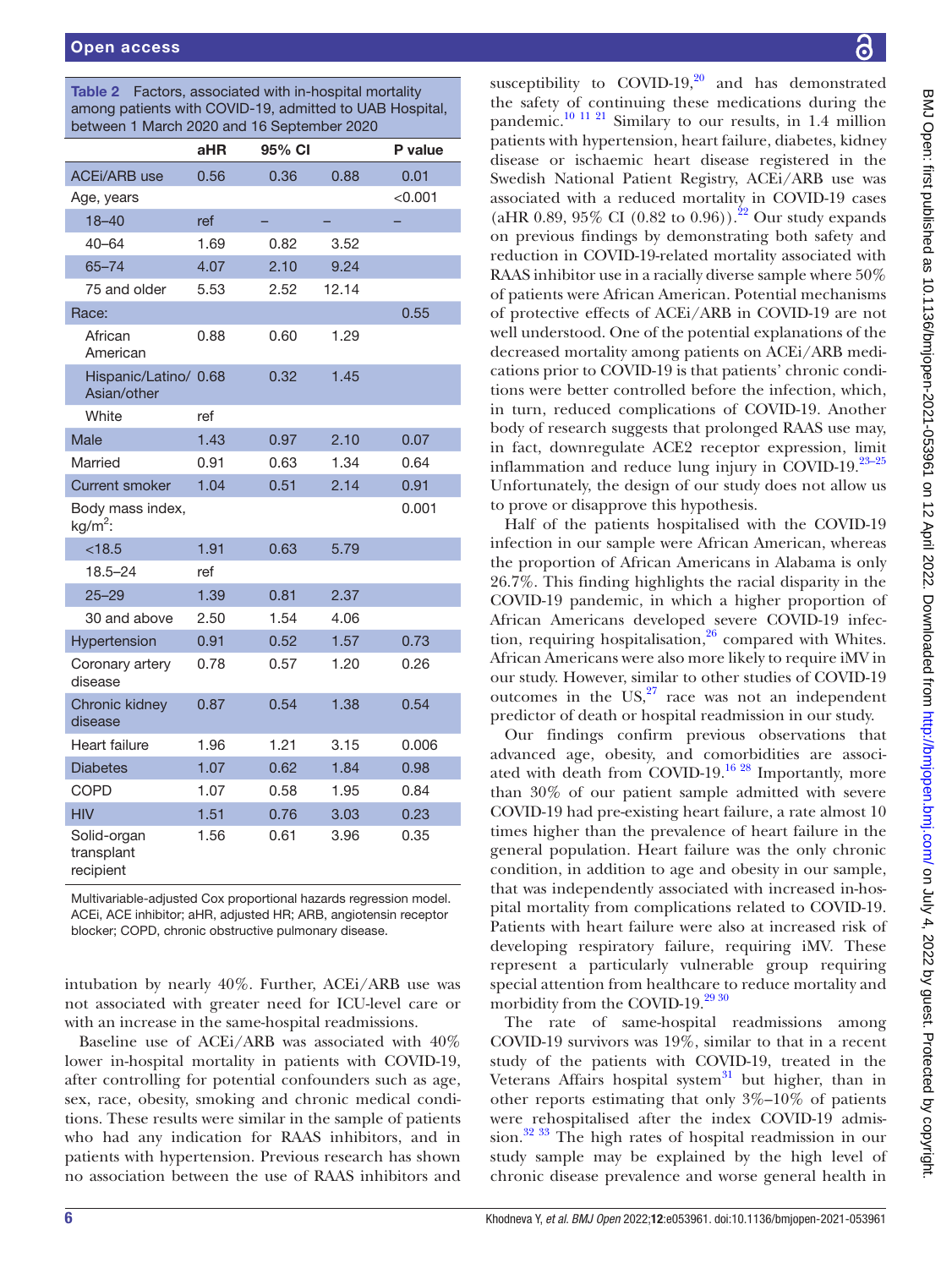



<span id="page-6-0"></span>Figure 2 Intensive care use, OR, 95% CI for ACE inhibitor/angiotensin receptor blocker (ACEi/ARB) use. Figure 2 presents crude and adjusted ORs and 95% CIs for in-hospital COVID-19 mortality. Indications for ACEi/ARB use included HTN, chronic kidney disease, coronary artery disease, diabetes and heart failure. Overall model adjusts for age, race, sex, marital status, smoking, BMI categories, and medical conditions: HTN, chronic kidney disease, coronary artery disease, diabetes, heart failure, HIV, COPD, history of solid organ transplant. Among those with indication for RAAS inhibitor, model adjusts for age, race, sex, marital status, smoking, BMI categories and medical conditions: HIV, COPD, history of solid organ transplant. Among those with HTN, model adjusts for age, race, sex, marital status, smoking, BMI categories and medical conditions: chronic kidney disease, coronary artery disease, diabetes, heart failure, HIV, COPD, history of solid-organ transplant. BMI, body mass index; COPD, chronic obstructive pulmonary disease;

Abbreviations: ICU, intensive care unit; BMI, body mass index; COPD, chronic obstructive pulmonary disease; HTN, hypertension, RAAS, renin–angiotensin–aldosterone system.

the general population of Alabama. Importantly, diabetes was significantly associated with increased re-admission risk among COVID-19 survivors. Alabama has the third highest prevalence of diabetes among adults (14%) in the USA, according to the National Diabetes Statistics Report-2020 by the Centers of Disease Control. Our findings are likely to extend to states with a similar high prevalence of diabetes mellitus and underscore the importance of close outpatient follow-up of this at-risk population.

Study limitations include limited geographical area and single hospital site. The data on out-of-hospital mortality and same-hospital readmissions may be incomplete, as some COVID-19 patients may have been readmitted to other area hospitals. On average 30% of patients

originally admitted to the UAB hospital are readmitted to other hospitals. The observational retrospective nature of this study does not allow drawing causal inferences. Additionally, residual unmeasured confounding, such as socioecomonic status, may influence study results. EHR data regarding pre-existing medical conditions and smoking may be incomplete. Strengths of the study include a large racially diverse sample from the US Southeast, a region disproportionally affected by COVID-19 and high prevalence of multiple comorbidities. Further, we were able to develop a robust approach to extraction of data from EHR and assemble a cohort of the patients with COVID-19.

In conclusion, in this retrospective study, the use of RAAS inhibitors was associated with decreased in-hospital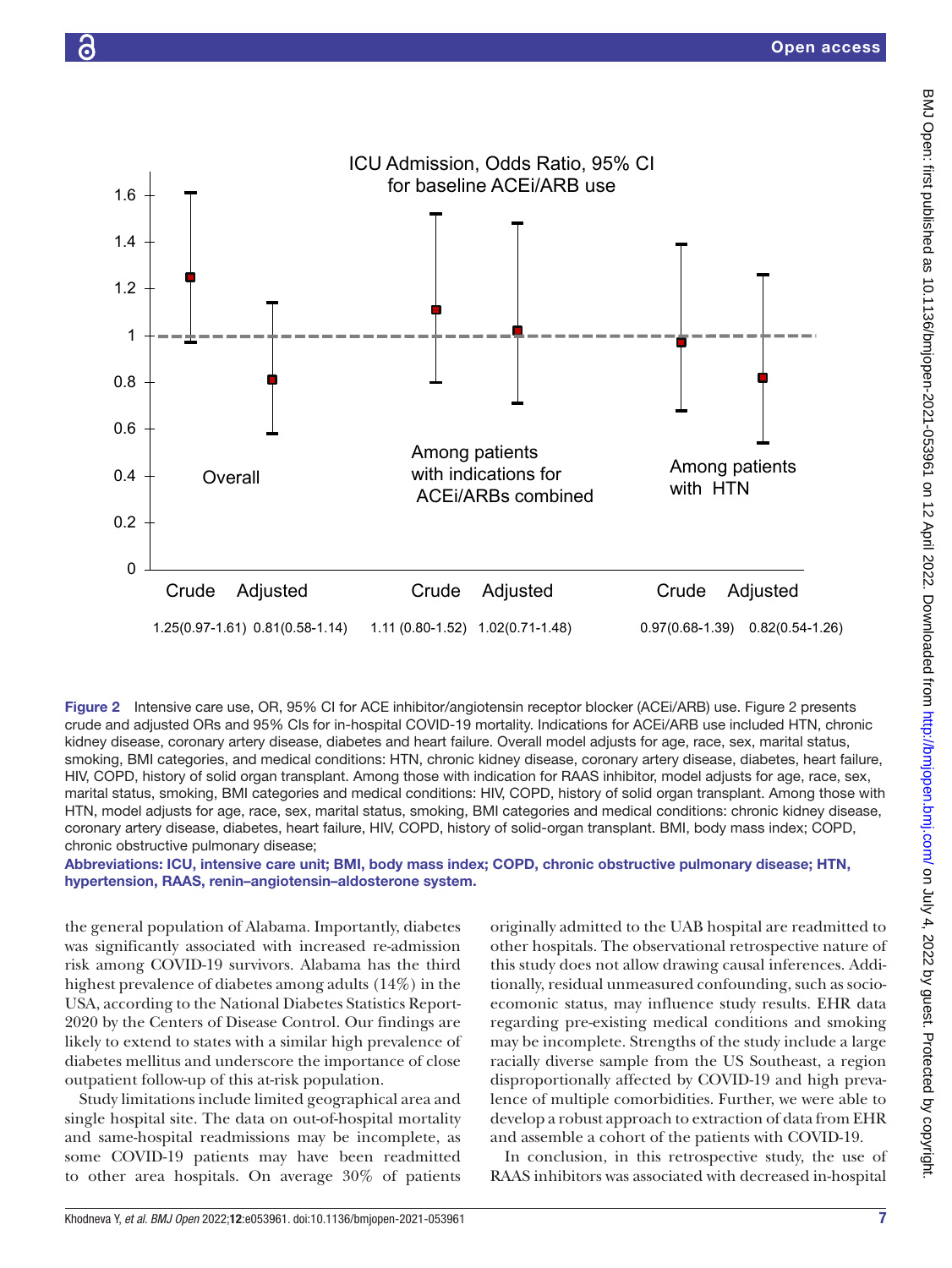

<span id="page-7-0"></span>Figure 3 Respiratory failure, requiring invasive mechanical ventilation, OR, 95% CIs, for ACE inhibitor/angiotensin receptor blocker (ACEi/ARB) use. Indications for ACEi/ARB use include HTN, chronic kidney disease, coronary artery disease, diabetes and heart failure. Overall model adjusts for age, race, sex, marital status, smoking, BMI categories, and medical conditions: HTN, chronic kidney disease, coronary artery disease, diabetes, heart failure, HIV, COPD, history of solid organ transplant, time of admission (before vs after 15 July 2020). Among those with indication for RAAS inhibitor, model adjusts for age, race, sex, marital status, smoking, BMI categories and medical conditions: HIV, COPD, history of solid-organ transplant, time of admission (before vs after 15 July 2020). Among those with HTN, model adjusts for age, race, sex, marital status, smoking, BMI categories and medical conditions: chronic kidney disease, coronary artery disease, diabetes, heart failure, HIV, COPD, history of solid organ transplant, time of admission (before vs after 15 July 2020).

Abbreviations: BMI, body mass index; COPD, chronic obstructive pulmonary disease; HTN, hypertension; RAAS, renin– angiotensin–aldosterone system.

mortality from COVID-19 in a racially diverse sample. RAAS inhibitor use was not associated with ICU-level care or hospital readmissions in the cohort of patients with COVID-19, while patients with diabetes were at a high risk for same-hospital readmission. Among patients with hypertension, baseline RAAS inhibitor use was associated with a reduced risk of iMV. This retrospective study may support the continuation of RAAS inhibitors during the COVID-19 pandemic unless there are contraindications for these pharmacological agents.

#### Author affiliations

<sup>1</sup>Department of Medicine, Heersink School of Medicine, UAB, Birmingham, Alabama, USA

<sup>2</sup>Department of Epidemiology, School of Public Health, UAB, Birmingham, Alabama, USA

3 Division of Cardiology, Department of Medicine, Heersink School of Medicine, UAB, Birmingham, Alabama, USA

4 Department of Medicine, Weill Cornell Medicine, New York, New York, USA 5 Division of Cardiology, Department of Medicine, Weill Cornell Medicine, New York, New York, USA

#### Twitter Parag Goyal [@ParagGoyalMD](https://twitter.com/ParagGoyalMD)

Acknowledgements The authors would like to thank Ryan Wong, Jackson Hoelsey, UAB Informatics Institute's Data Extraction Team (Matt White and Dale Dickinson), Data Transformation Team (Suneetha Thogaripally, Mohit Varshney, Greer Bukholder, MD, and Alfredo Guzman) and UAB Center for Outcomes Effectiveness Research and Education (especially Alia Tunagur) for all the help in coordinating the dataset assembly.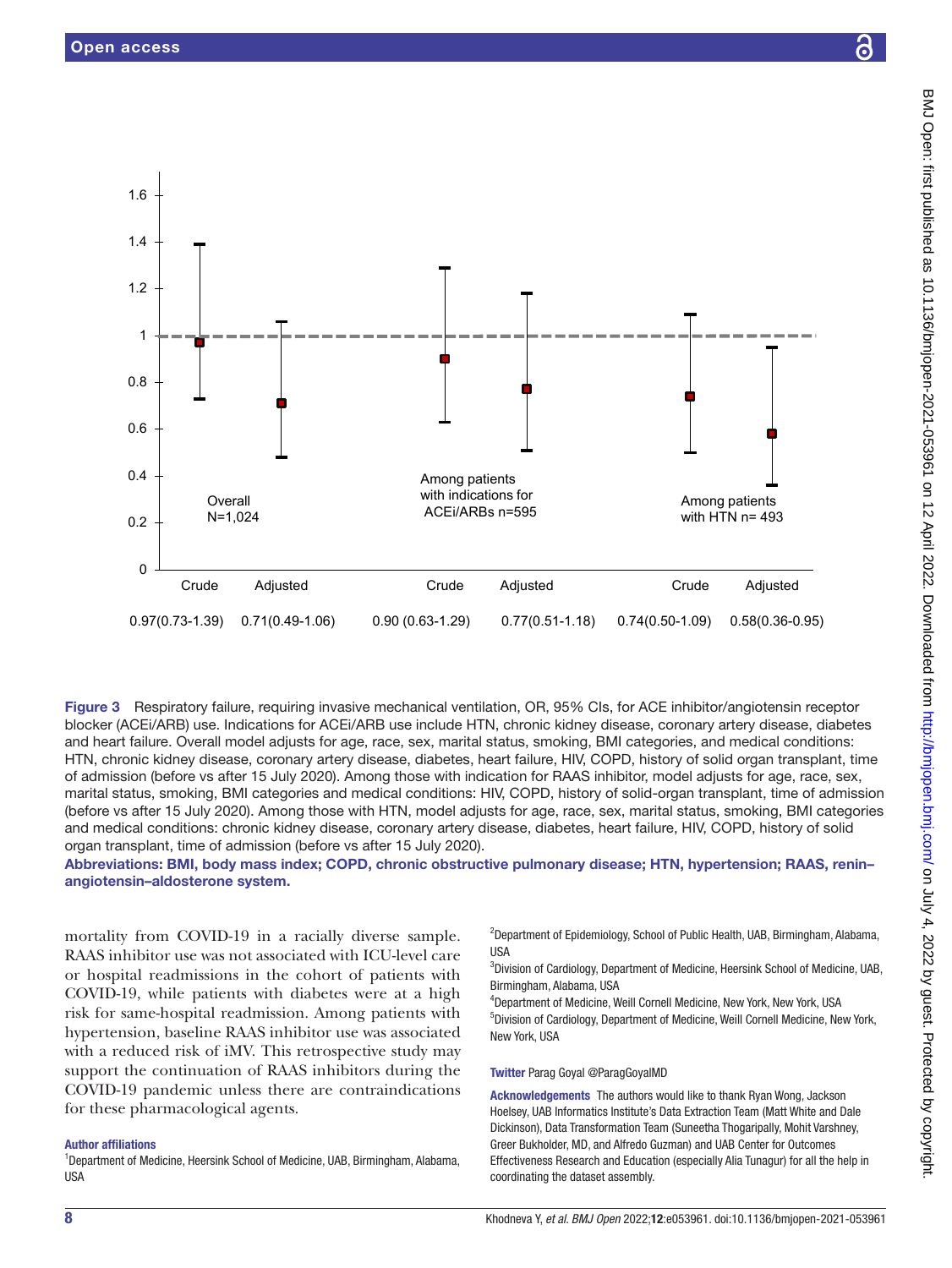<span id="page-8-8"></span>Table 3 Factors associated with same-hospital readmission among patients with COVID-19, between 1 March 20201 and 16 September 2020

| <b>March 2020</b>   and 10 September 2020 |      |        |      |         |  |  |  |  |
|-------------------------------------------|------|--------|------|---------|--|--|--|--|
|                                           | aSHR | 95% CI |      | P value |  |  |  |  |
| Use of ACEI/ARB                           | 1.19 | 0.82   | 1.72 | 0.37    |  |  |  |  |
| Age, years                                |      |        |      | 0.23    |  |  |  |  |
| $18 - 40$                                 | ref  |        |      |         |  |  |  |  |
| $40 - 64$                                 | 0.90 | 0.59   | 1.37 |         |  |  |  |  |
| $65 - 74$                                 | 0.75 | 0.44   | 1.27 |         |  |  |  |  |
| 75 and older                              | 0.54 | 0.29   | 1.01 |         |  |  |  |  |
| Race:                                     |      |        |      | 0.04    |  |  |  |  |
| African American                          | 1.11 | 0.78   | 1.60 |         |  |  |  |  |
| Hispanic/Latino<br>/Asian/Other           | 0.42 | 0.20   | 0.90 |         |  |  |  |  |
| White                                     | ref  |        |      |         |  |  |  |  |
| <b>Male</b>                               | 1.01 | 0.71   | 1.43 | 0.95    |  |  |  |  |
| Married                                   | 1.32 | 0.94   | 1.86 | 0.11    |  |  |  |  |
| <b>Current smoker</b>                     | 0.70 | 0.40   | 1.20 | 0.19    |  |  |  |  |
| Body mass index,<br>$kg/m2$ :             |      |        |      | 0.05    |  |  |  |  |
| < 18.5                                    | 1.20 | 0.53   | 2.71 |         |  |  |  |  |
| $18.5 - 24$                               | ref  |        |      |         |  |  |  |  |
| $25 - 29$                                 | 0.69 | 0.44   | 1.07 |         |  |  |  |  |
| 30 and above                              | 0.59 | 0.39   | 0.90 |         |  |  |  |  |
| Hypertension                              | 0.84 | 0.51   | 1.38 | 0.48    |  |  |  |  |
| Coronary artery<br>disease                | 0.87 | 0.58   | 1.29 | 0.47    |  |  |  |  |
| <b>Chronic kidney</b><br>disease          | 1.19 | 0.76   | 1.86 | 0.46    |  |  |  |  |
| <b>Heart failure</b>                      | 1.41 | 0.92   | 2.16 | 0.11    |  |  |  |  |
| <b>Diabetes</b>                           | 1.56 | 1.02   | 2.39 | 0.04    |  |  |  |  |
| COPD                                      | 1.28 | 0.76   | 2.14 | 0.36    |  |  |  |  |
| <b>HIV</b>                                | 0.92 | 0.50   | 1.70 | 0.79    |  |  |  |  |
| Solid-organ<br>transplant recipient       | 0.84 | 0.39   | 1.81 | 0.66    |  |  |  |  |

Bold p<0.05. Multivariable-adjusted Cox proportional hazards regression model. Death after index admission is accounted as a completing risk. ACEi, ACE inhibitor; aSHR, adjusted sub-HR ; COPD, chronic obstructive pulmonary disease.

Contributors YK and JW responsible for the overall content as the guarantors. YK delineated project idea and design, conducted data analysis and drafted the manuscript. YK and GM conducted data management and analysis. YK, GM and JW had full access to data and ensured the accuracy or integrity of data. SC, RF, MMS, PG, SO, ALC and EAJ edited and revised the manuscript. All authors provided substantial contributions to the conception or design of the work; interpretation of data; revising the draft critically for important intellectual content and final approval of the version to be published.

Funding The National Center for Advancing Translational Sciences of the National Institutes of Health supported this research in part under award number UL1TR001417. YK is supported by the UAB School of Medicine Special Covid-19 funding mechanism and NHLBI T32 HL007457 'Mechanisms of Hypertension and Cardiovascular Diseases'.

Disclaimer The content is solely the responsibility of the authors and does not necessarily represent the official views of the National Institutes of Health.

Competing interests ALC reports serving as a consultant for Bayer. EAJ reports research funding from NIH, and Amgen; editorial board membership: Circulation: Cardiovascular Quality and Outcomes; consulting: American College of Cardiology and McKesson; Expert witness for DeBlase Brown Everly.; and royalties for UpToDate. MMS reports research funding from Amgen. SO reports research funding from Bayer, CinCor Pharma, George Medicine and Idorsia Pharmaceuticals. Other authors report no conflict of interest

Patient and public involvement Patients and/or the public were not involved in the design, or conduct, or reporting, or dissemination plans of this research.

Patient consent for publication Not applicable.

Ethics approval This study involves human participants but University of Alabama in Birmingham. Protocol number is IRB-300005431 exempted this study. This study includes data from medical records. No patient contact.

Provenance and peer review Not commissioned; externally peer reviewed.

Data availability statement Data are available on reasonable request. All data relevant to the study are available from the corresponding author on request.

Open access This is an open access article distributed in accordance with the Creative Commons Attribution Non Commercial (CC BY-NC 4.0) license, which permits others to distribute, remix, adapt, build upon this work non-commercially, and license their derivative works on different terms, provided the original work is properly cited, appropriate credit is given, any changes made indicated, and the use is non-commercial. See: [http://creativecommons.org/licenses/by-nc/4.0/.](http://creativecommons.org/licenses/by-nc/4.0/)

#### ORCID iD

Yulia Khodneva<http://orcid.org/0000-0001-5848-8019>

#### **REFERENCES**

- <span id="page-8-0"></span>1 Fauci AS, Lane HC, Redfield RR. Covid-19 - Navigating the Uncharted. *[N Engl J Med](http://dx.doi.org/10.1056/NEJMe2002387)* 2020;382:1268–9.
- <span id="page-8-1"></span>2 Li B, Yang J, Zhao F, *et al*. Prevalence and impact of cardiovascular metabolic diseases on COVID-19 in China. *[Clin Res Cardiol](http://dx.doi.org/10.1007/s00392-020-01626-9)* 2020;109:531–8.
- 3 Porcheddu R, Serra C, Kelvin D, *et al*. Similarity in case fatality rates (cfr) of COVID-19/SARS-COV-2 in Italy and China. *[J Infect Dev Ctries](http://dx.doi.org/10.3855/jidc.12600)* 2020;14:125–8.
- 4 Yang J, Zheng Y, Gou X. Prevalence of comorbidities in the novel Wuhan coronavirus (COVID-19) infection: a systematic review and meta-analysis. *[Int J Infect Dis](http://dx.doi.org/10.1016/j.ijid.2020.03.017)* 2020.
- 5 Zhou F, Yu T, Du R, *et al*. Clinical course and risk factors for mortality of adult inpatients with COVID-19 in Wuhan, China: a retrospective cohort study. *[Lancet](http://dx.doi.org/10.1016/S0140-6736(20)30566-3)* 2020;395:1054–62.
- <span id="page-8-2"></span>6 Virani SS, Alonso A, Benjamin EJ, *et al*. Heart disease and stroke Statistics-2020 update: a report from the American heart association. *[Circulation](http://dx.doi.org/10.1161/CIR.0000000000000757)* 2020;141:e139–596.
- <span id="page-8-3"></span>7 Vuille-dit-Bille RN, Camargo SM, Emmenegger L, *et al*. Human intestine luminal ACE2 and amino acid transporter expression increased by ACE-inhibitors. *[Amino Acids](http://dx.doi.org/10.1007/s00726-014-1889-6)* 2015;47:693–705.
- <span id="page-8-4"></span>8 Wan Y, Shang J, Graham R, *et al*. Receptor recognition by the novel coronavirus from Wuhan: an analysis based on decade-long structural studies of SARS coronavirus. *[J Virol](http://dx.doi.org/10.1128/JVI.00127-20)* 2020;94. doi:10.1128/ JVI.00127-20. [Epub ahead of print: 17 03 2020].
- <span id="page-8-5"></span>9 Mackey K, King VJ, Gurley S, *et al*. Risks and impact of angiotensinconverting enzyme inhibitors or angiotensin-receptor blockers on SARS-CoV-2 infection in adults: a living systematic review. *[Ann](http://dx.doi.org/10.7326/M20-1515)  [Intern Med](http://dx.doi.org/10.7326/M20-1515)* 2020;173:195–203.
- <span id="page-8-9"></span>10 Cohen JB, Hanff TC, William P, *et al*. Continuation versus discontinuation of renin-angiotensin system inhibitors in patients admitted to hospital with COVID-19: a prospective, randomised, open-label trial. *[Lancet Respir Med](http://dx.doi.org/10.1016/S2213-2600(20)30558-0)* 2021;9:275–84.
- 11 Fosbøl EL, Butt JH, Østergaard L, *et al*. Association of angiotensinconverting enzyme inhibitor or angiotensin receptor blocker use with COVID-19 diagnosis and mortality. *[JAMA](http://dx.doi.org/10.1001/jama.2020.11301)* 2020;324:168–77.
- <span id="page-8-6"></span>12 Shah P, Owens J, Franklin J, *et al*. Baseline use of angiotensinconverting enzyme inhibitor/AT1 blocker and outcomes in hospitalized coronavirus disease 2019 African-American patients. *[J](http://dx.doi.org/10.1097/HJH.0000000000002584)  [Hypertens](http://dx.doi.org/10.1097/HJH.0000000000002584)* 2020;38:2537–41.
- <span id="page-8-7"></span>13 Miller DR, Oliveria SA, Berlowitz DR, *et al*. Angioedema incidence in US veterans initiating angiotensin-converting enzyme inhibitors. *[Hypertension](http://dx.doi.org/10.1161/HYPERTENSIONAHA.108.110270)* 2008;51:1624–30.